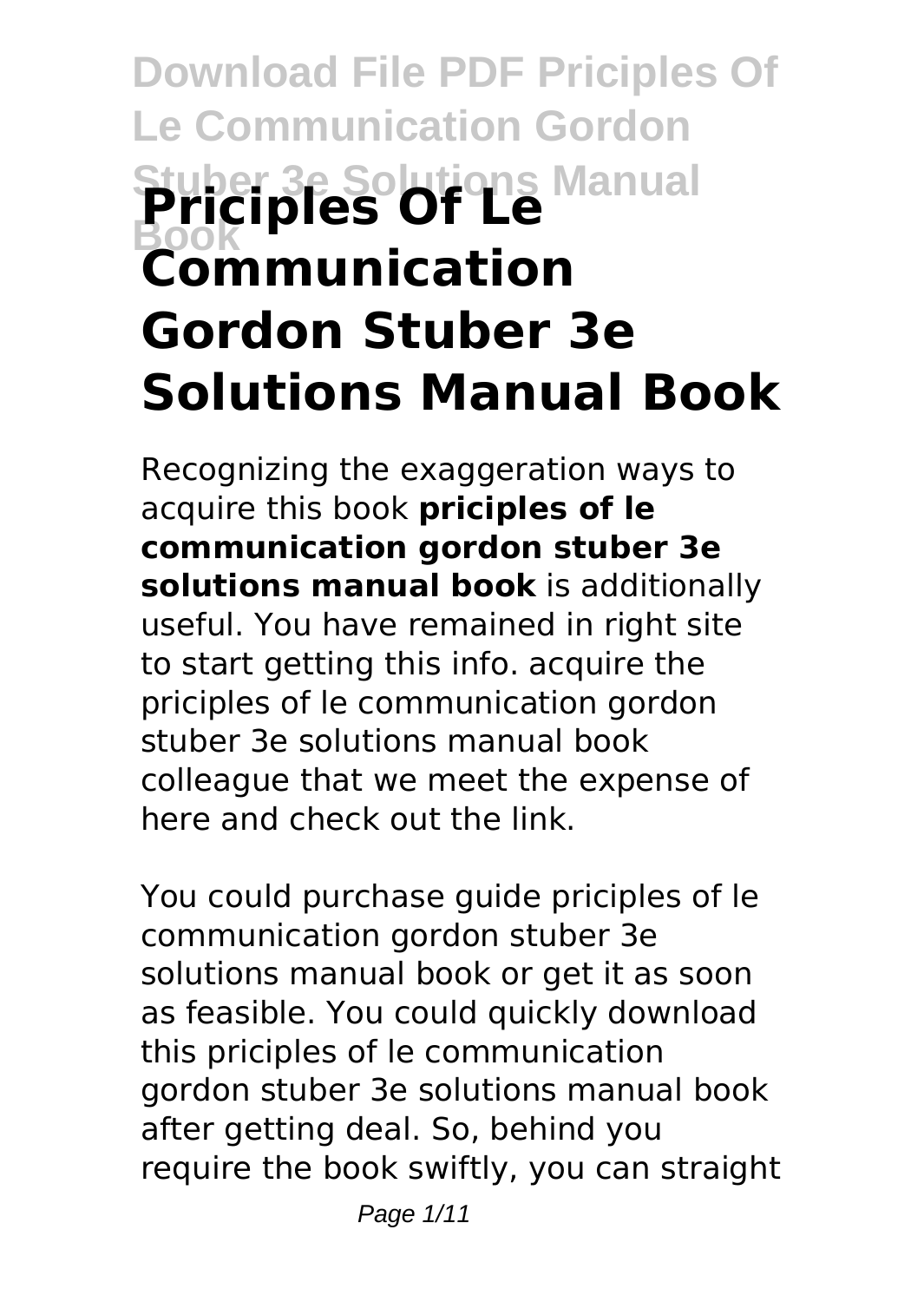**Download File PDF Priciples Of Le Communication Gordon Set it. It's in view of that unquestionably Book** simple and for that reason fats, isn't it? You have to favor to in this tone

Because this site is dedicated to free books, there's none of the hassle you get with filtering out paid-for content on Amazon or Google Play Books. We also love the fact that all the site's genres are presented on the homepage, so you don't have to waste time trawling through menus. Unlike the bigger stores, Free-Ebooks.net also lets you sort results by publication date, popularity, or rating, helping you avoid the weaker titles that will inevitably find their way onto open publishing platforms (though a book has to be really quite poor to receive less than four stars).

## **Priciples Of Le Communication**

Following principles of communication make it more effective: 1. Principle of Clarity: The idea or message to be communicated should be clearly spelt out. It should be worded in such a way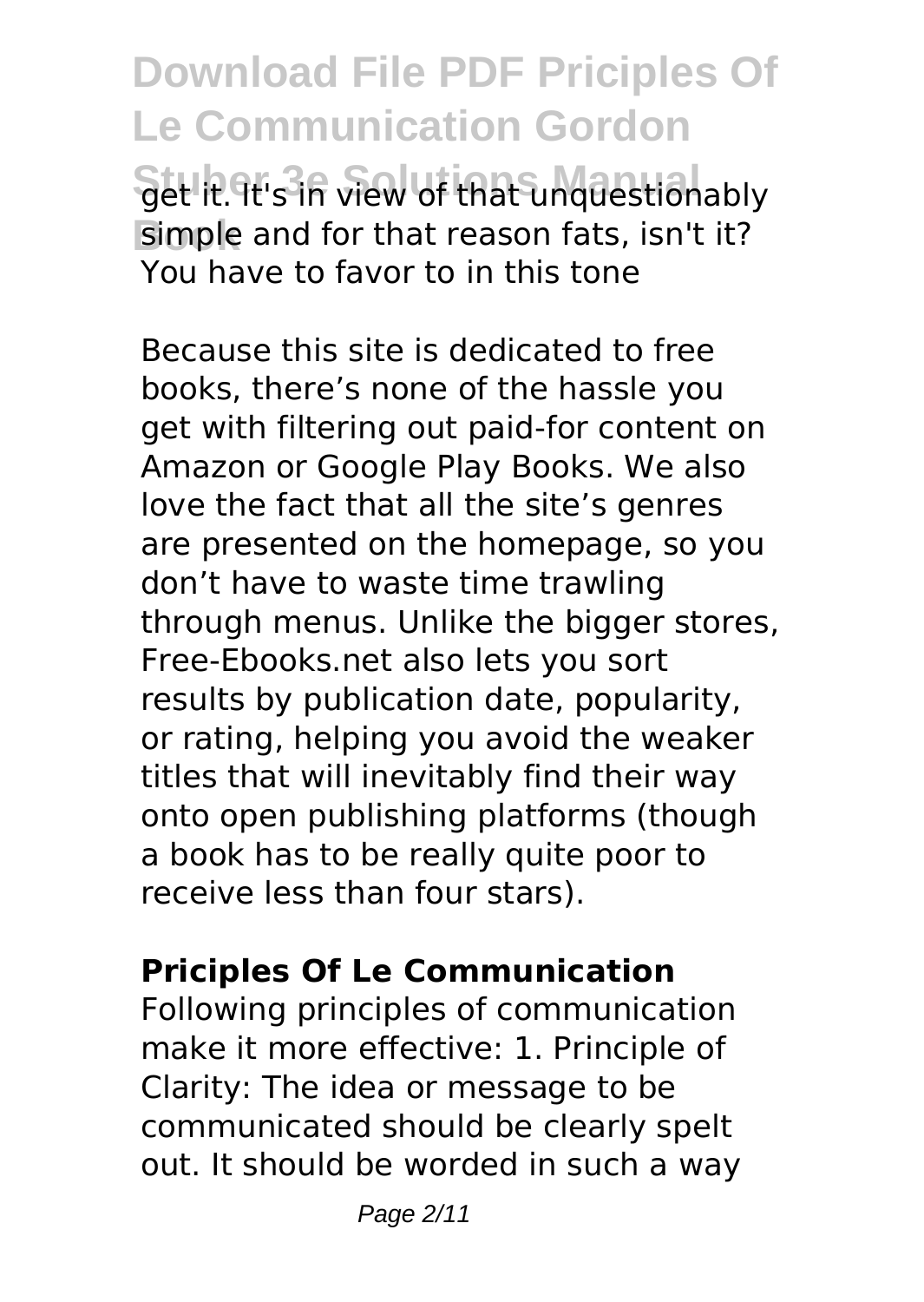**Download File PDF Priciples Of Le Communication Gordon** that the receiver understands the same **Book** thing which the sender wants to convey. There should be no ambiguity in the message.

## **7 Principles of Communication – Explained!**

Principles of Effective Communication – Language, Clarity, Purpose of Communication, Physical and Human Setting, Consultation, Content of Message and a Few Others. The communicator or the sender should observe the following principles for effective communication in all types of communication: Principle # 1. Language:

## **Principles of Effective Communication**

That may be true. But to make sure you're expressing yourself clearly and effectively, here are 10 principles of good communication. 1. Have A Goal. First, you need to determine what you want your audience to do or get out of your communication. Are you positioning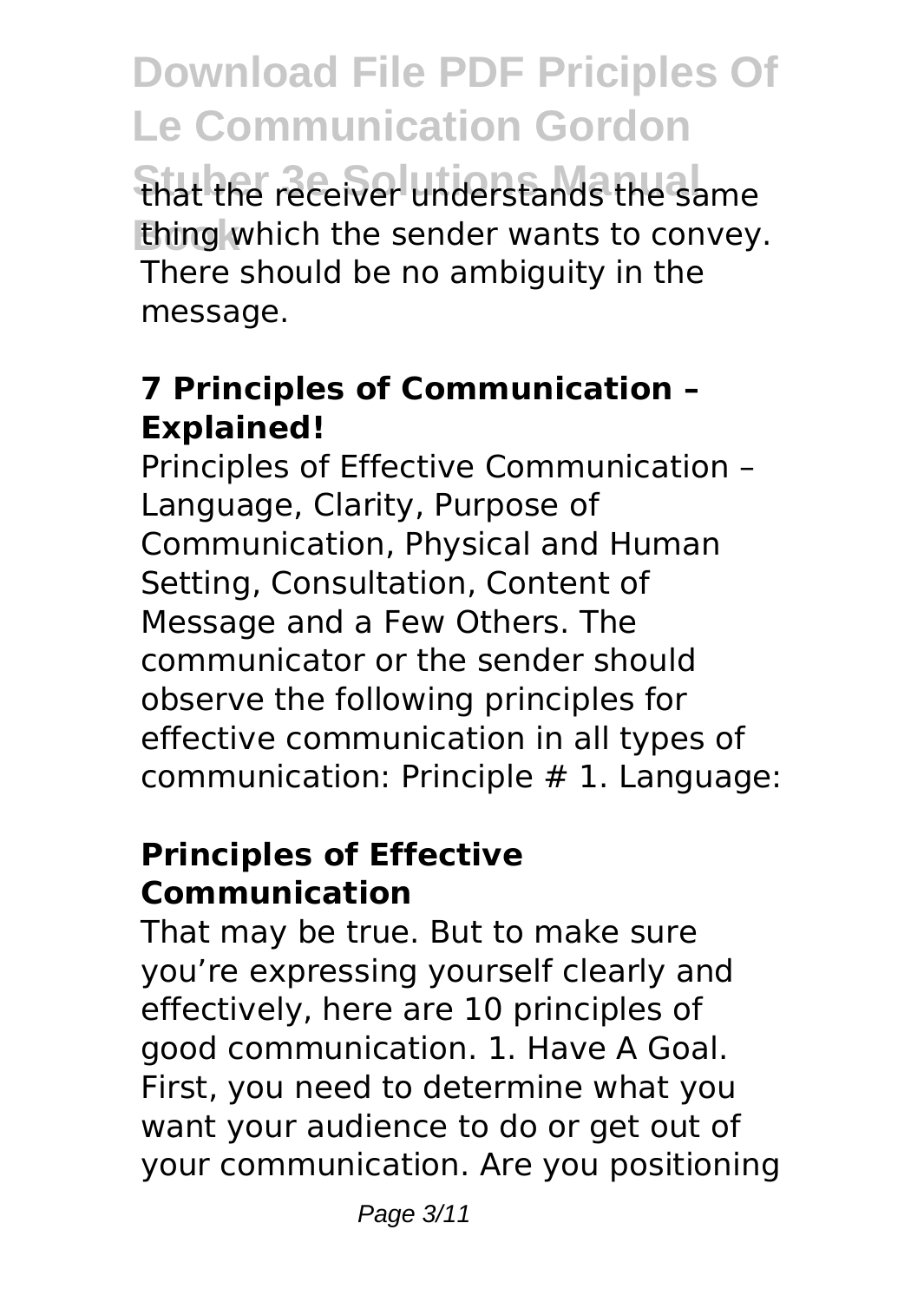**Download File PDF Priciples Of Le Communication Gordon Stuber 3e Solutions Manual** yourself as a thought leader or are you **Book** persuading them to take action?

# **10 Principles of Effective Communication - Constant Content**

The principle of Timeliness: Communication is meant to serve a specific purpose. If communication is made in time, communication becomes effective. If it is made untimely then it may become useless. The principle of Compass: The communication net should cover the whole organization. The concerned people must know "What exactly they need and "When they need it.

# **10 Most Important Principles of Effective Communication**

Let's understand the Five Basic Principles of Effective Communication. On the contrary, bad communication may lead to teams feeling they are not rewarded in proportion to the effort put in by them. One of the main reasons behind this is the way daily activities are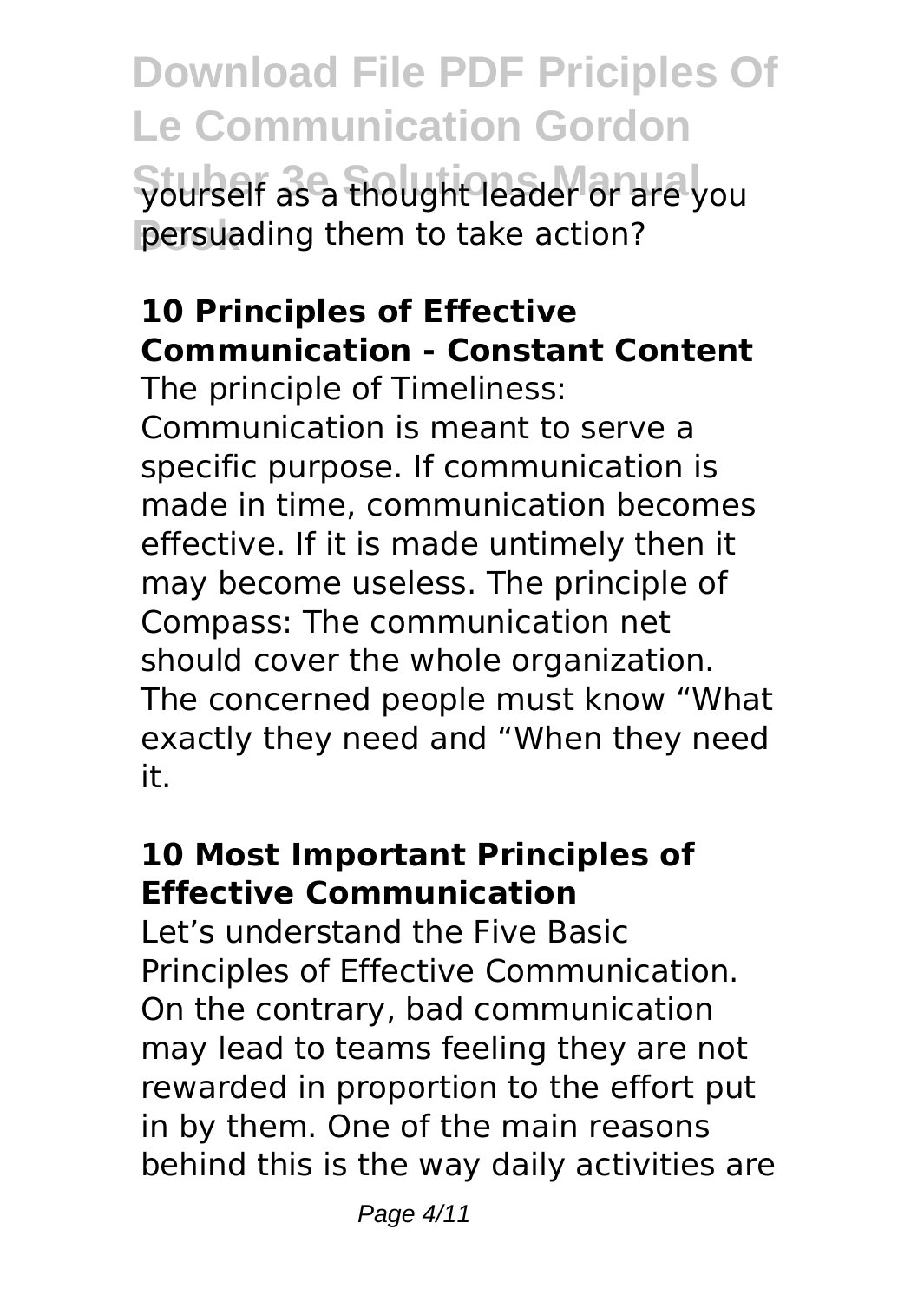**Download File PDF Priciples Of Le Communication Gordon Sommunicated across to the anual Book** management and clients alike.

## **Five Basic Principles of Effective Communication ...**

There are four primary principles of communication: 1. The message sent is not necessarily the message received. We often assume that just because we said something (or thought or intended...

## **The 4 Primary Principles of Communication | Psychology Today**

The 7 C's of communication, also known as the 7 principles of communication are a useful way to ensure good and business communication. The 7 C's of Communication provide a useful check list as a result of which both written and verbal communication pass off in a clear, plain, target group-oriented and well-structured manner.

## **What are 7 C's of Communication? Explanation + tips ...**

Page 5/11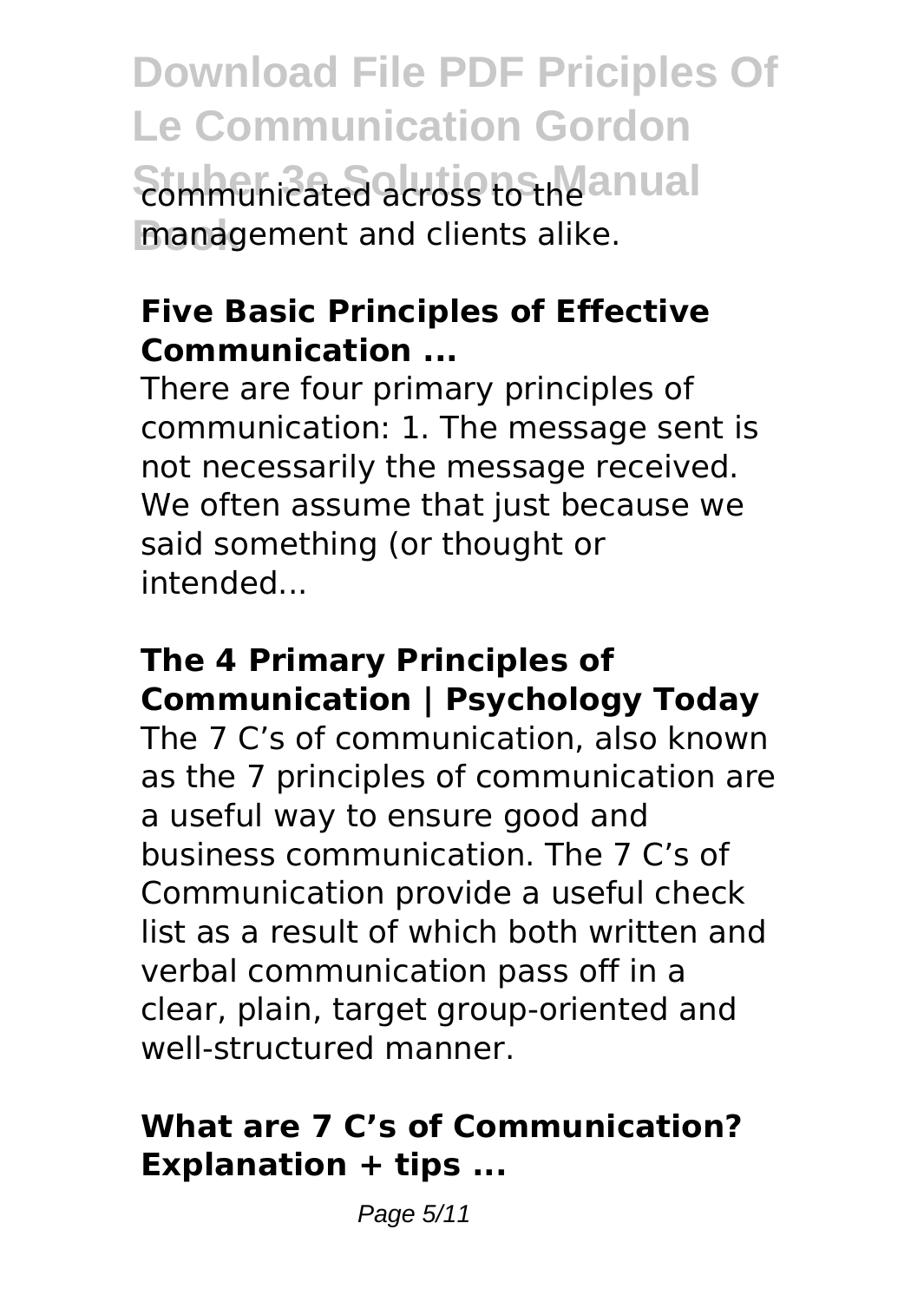**Download File PDF Priciples Of Le Communication Gordon Stuber 3e Solutions Manual** job interview, strong communication **Book** skills will help you sell more, get more done, and land your dream job. Below, we take a look at the seven principles of communica-tion every business must follow: 1. Clarity Clarity is the number one rule all business communication must follow. A message that leaves the reader scratching his head

## **Principles of communication**

Here, language is used more precisely, and more attention is paid to grammar. Also we pay attention to our dress, posture, etc. formal communication occurs in the context of status differences. Informal communication takes place in case of informal and personal situations.

# **Principles of Communication-**

ADVERTISEMENTS: Read this article to learn about the meaning, purpose, importance and principles of communication. Meaning and Nature of Communication: The exchange of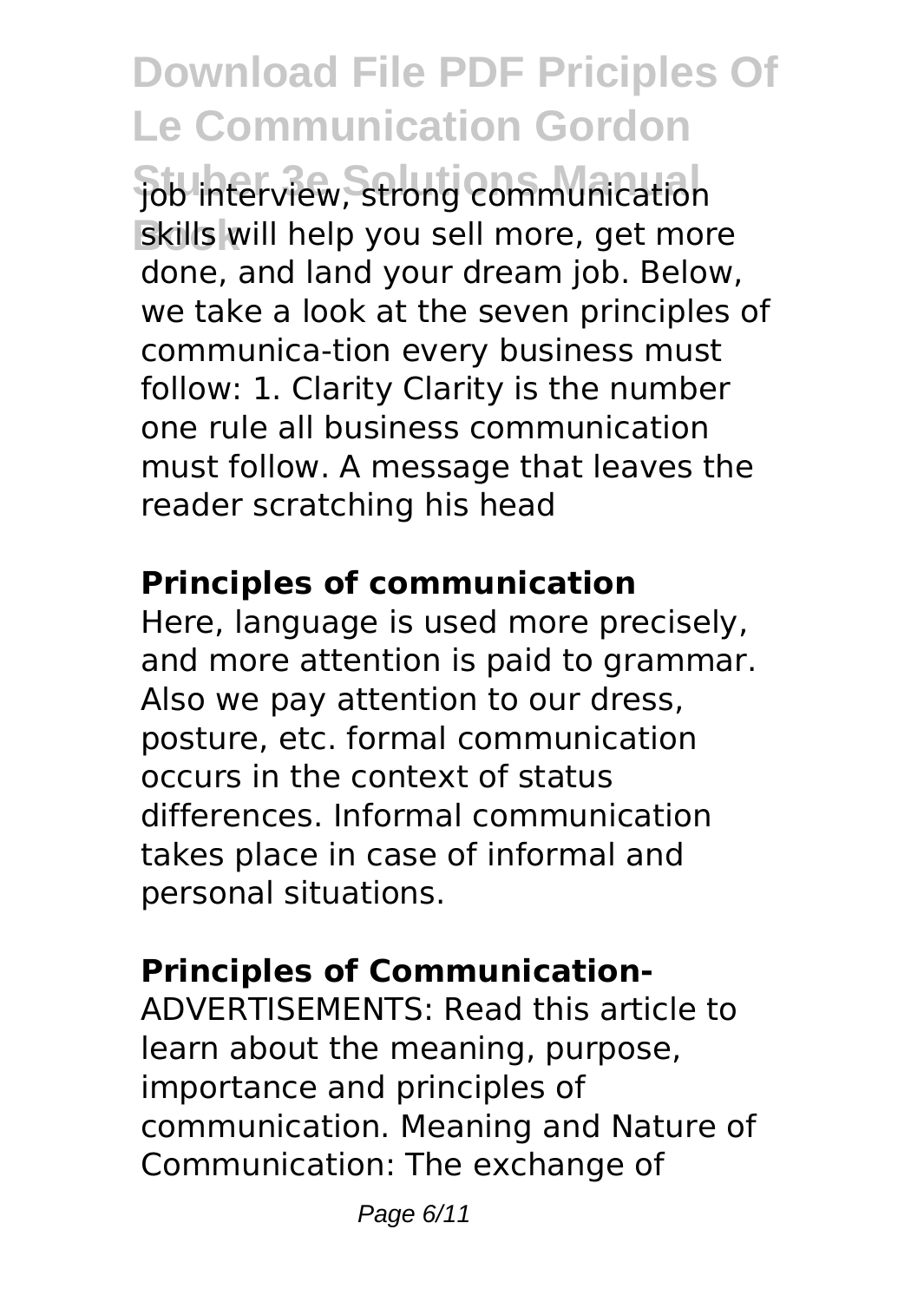**Download File PDF Priciples Of Le Communication Gordon** information or passing of information, ideas or thought from one person to the other or from one end to the other is communication. According to McFarland communication is, "a process of meaningful […]

### **Communication: Meaning, Purpose, Importance and Principles**

Top 10 Principles of Effective Leadership Communication 1. Inspire. The number one principle of effective leadership communication is the ability to inspire those around you. 2. Listen. Communication is a two way street. You have to be a good listener before you can start talking. Listen to the... ...

# **10 Pillars of Effective Leadership Communication | 10x MGMT**

The next principle of effective communication is graciousness. The fastest way to achieve graciousness is highlighted above: remember that the person you're communicating with has inner tensions just like you. They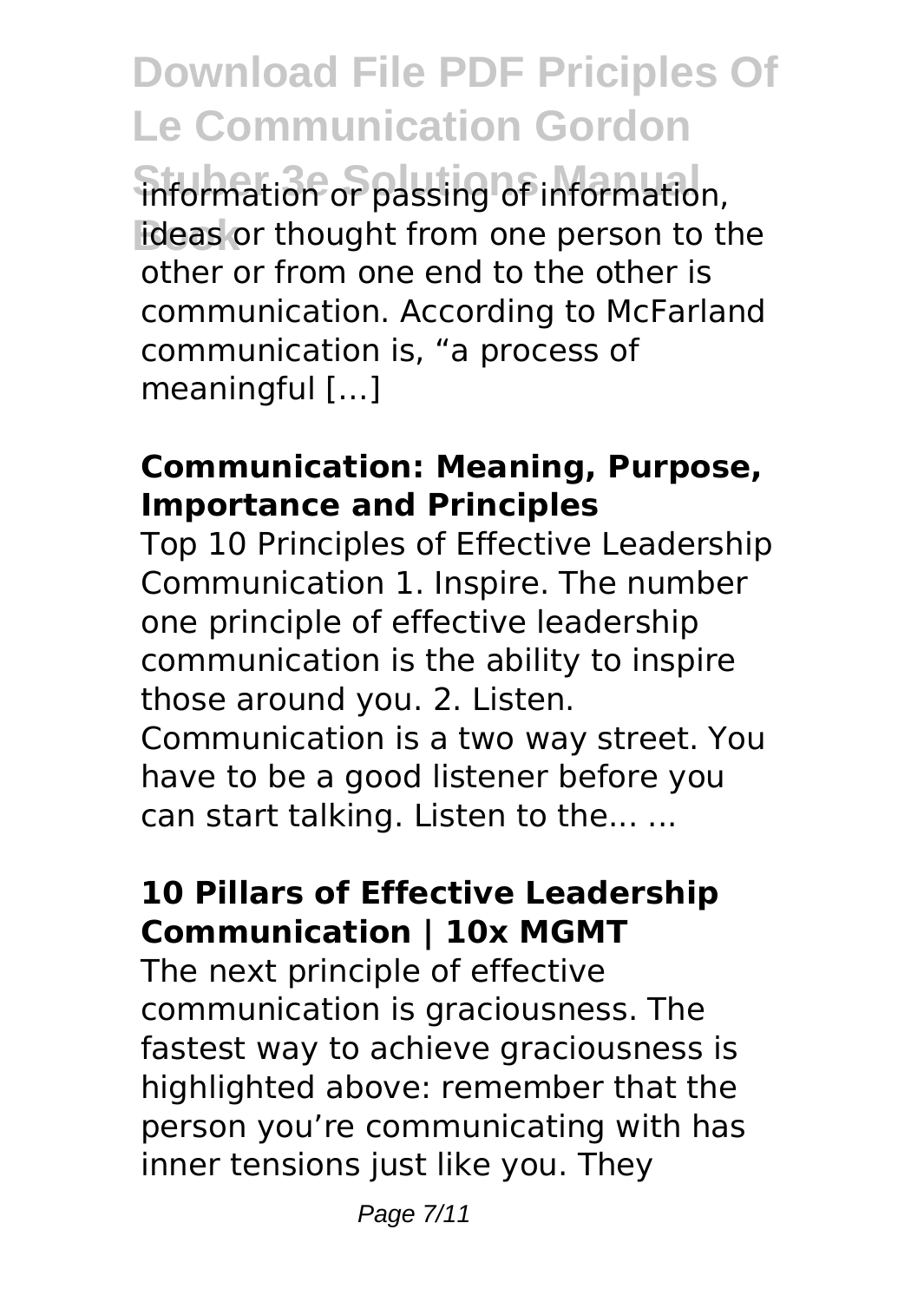**Download File PDF Priciples Of Le Communication Gordon Experience negative emotions like fear, Book** anger, and guilt just like you. They have uncertainty about the future just like you.

## **Master the Principles of Effective Communication Right Now**

Principles of Communication 1 The word communication arises from the Latin word "commūnicāre", which means "to share". Communication is the basic step for the exchange of information.

### **Principles of Communication tutorialspoint.com**

Communication is the basic step for the exchange of information. For example, a baby in a cradle, communicates with a cry that she needs her mother. A cow moos loudly when it is in danger. A person communicates with the help of a language.

### **Principles of Communication - Introduction - Tutorialspoint** Principle of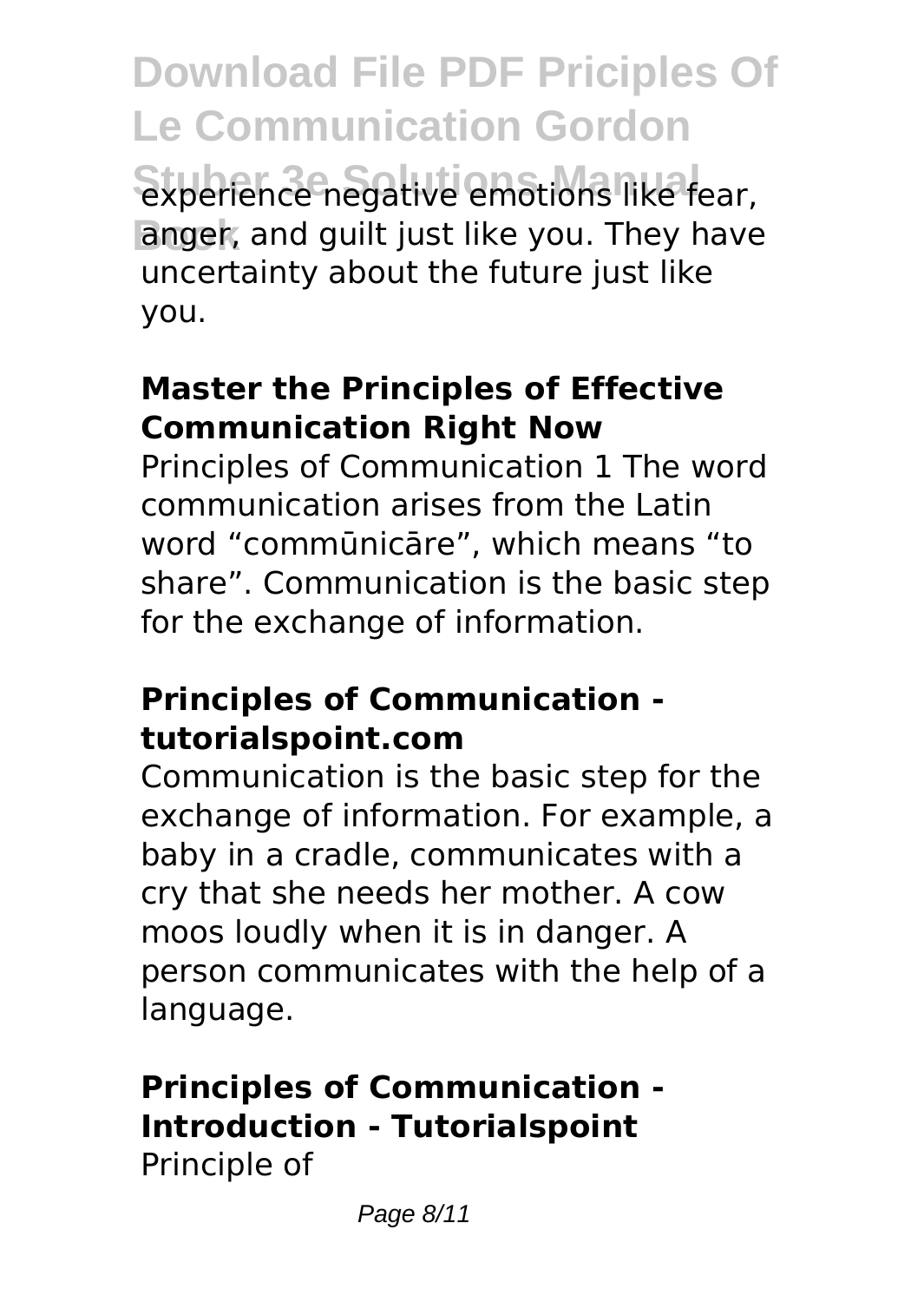**Download File PDF Priciples Of Le Communication Gordon Communications: Communication is a Book** two way process most of the problem that give pain are precisely the problem of communication. When the communication is inadequate or insufficient the problems occurs either automatically or because of misunderstanding. The social worker should have enough skills to grasp the communication.

## **Social Work Principles | Guide to Social Work**

The primary effect of practicing the principles of effective communication skills is vivacious and healthy relationships. One of the greatest effects of successful communication are the abilities to be understood and to understand. This generates deep satisfaction with the individual or the team, which leads to greater trust and dependence.

# **Principles of Effective Communication Skills | Our ...**

Page 9/11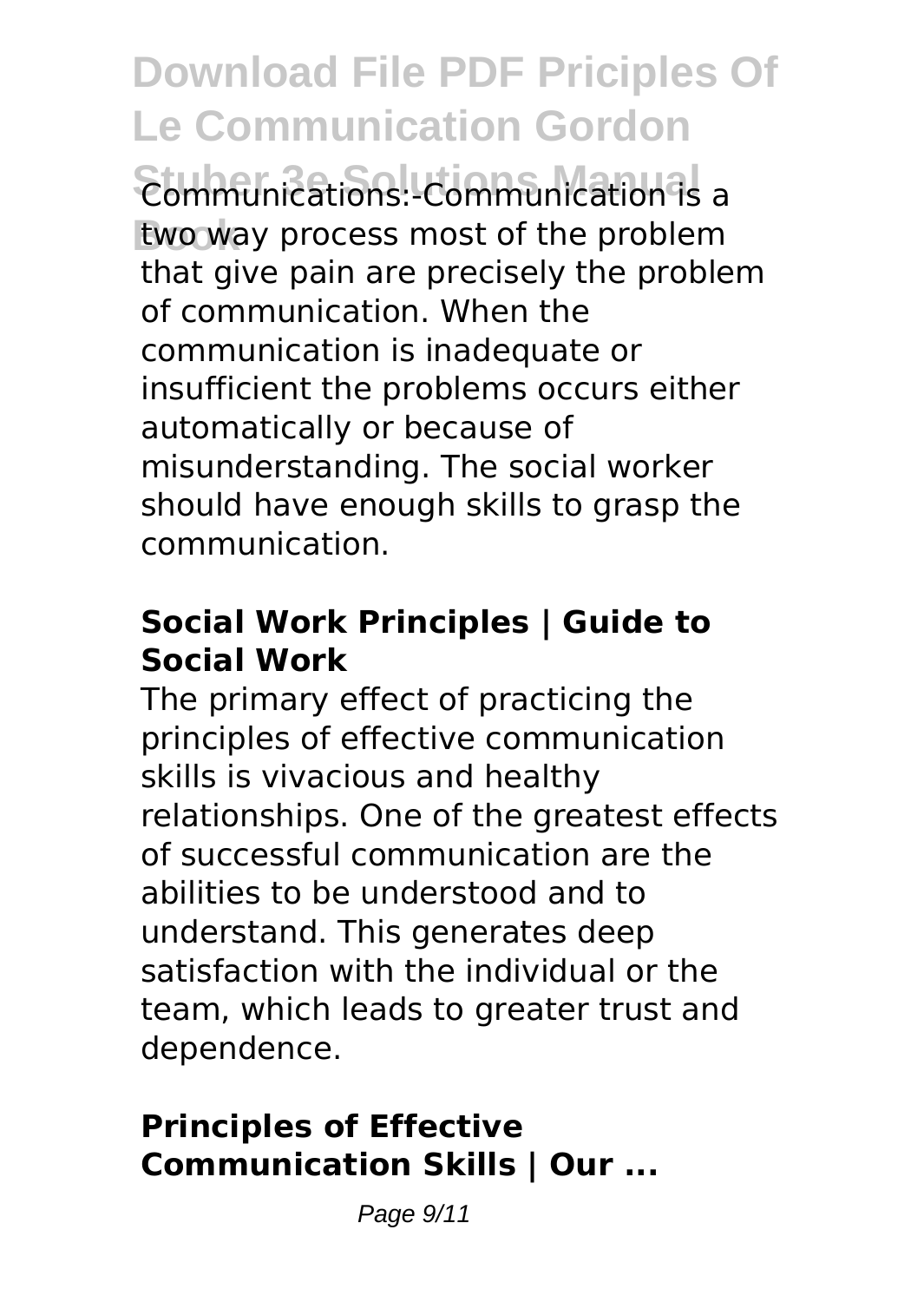**Download File PDF Priciples Of Le Communication Gordon 6 principles of effective communication Book** are; Establish a Warm Atmosphere. Actively Engage People's Interest.

# **6 Principles of Effective Communication - iEduNote.com**

1. Effective communication is a part and parcel of any successful organization. A communication should be free from barriers so as to be effective. Communication is a two way process where the message sent by the sender should be interpreted in the same terms by the recipient.

## **Principles of effective communication - LinkedIn SlideShare**

Let's first understand the basic principles of communication: In any type of communication, there is a sender and a recipient. The sender sends information while the recipient decodes the received information and responds according to how the information is comprehended.